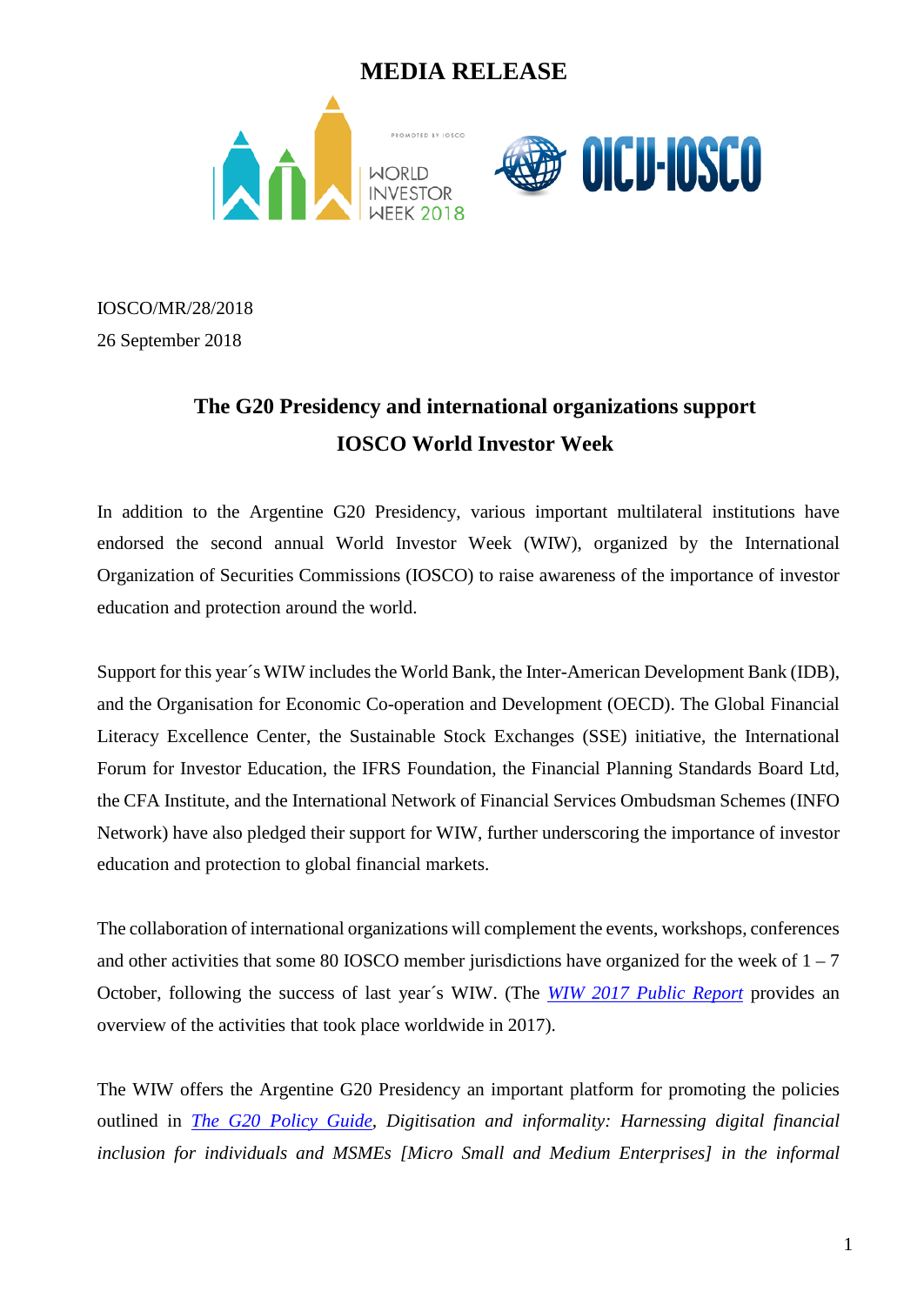



*economy.* The recently issued policy guide seeks to facilitate financial inclusion of individuals and firms operating in the informal economy.

Gabriel R. Bizama, Ministry of Treasury and Finance of Argentina, Director of Financial Inclusion, G20 Division*,* said: *"The G20 Financial Inclusion Policy Guide comes at a very timely moment for helping policymakers and regulators strengthen the delivery of financial education."*

He added: "*Digitisation can create opportunities to develop financial literacy competencies, confidence and experience in finance. It can also open up opportunities to integrate the low income and financially excluded groups in the formal financial sector."*

Ashley Alder, Chair of the IOSCO Board and the Chief Executive Officer of the Hong Kong Securities and Futures Commission, said, "*We are deeply appreciative of the strong support provided by the G20 and other international organizations for the IOSCO World Investor Week. This ongoing support underscores the role of the World Investor Week in effectively communicating key messages to market participants regarding investor education, investor protection and financial literacy, in addition to facilitating new initiatives among our members."*

The dedicated campaign website [www.worldinvestorweek.org](http://www.worldinvestorweek.org/) provides details on the various participating authorities and the international organizations supporting this effort.

#### **NOTES TO THE EDITORS**

#### **About IOSCO**

- 1. IOSCO is the leading international policy forum for securities regulators and is recognized as the global standard setter for securities regulation. The organization's membership regulates more than 95% of the world's securities markets in more than 115 jurisdictions and it continues to expand.
- 2. The IOSCO Board is the governing and standard-setting body of the International Organization of Securities Commissions (IOSCO), and is made up of 34 securities regulators. Mr. Ashley Alder, the Chief Executive Officer of the Securities and Futures Commission (SFC) of Hong Kong, is the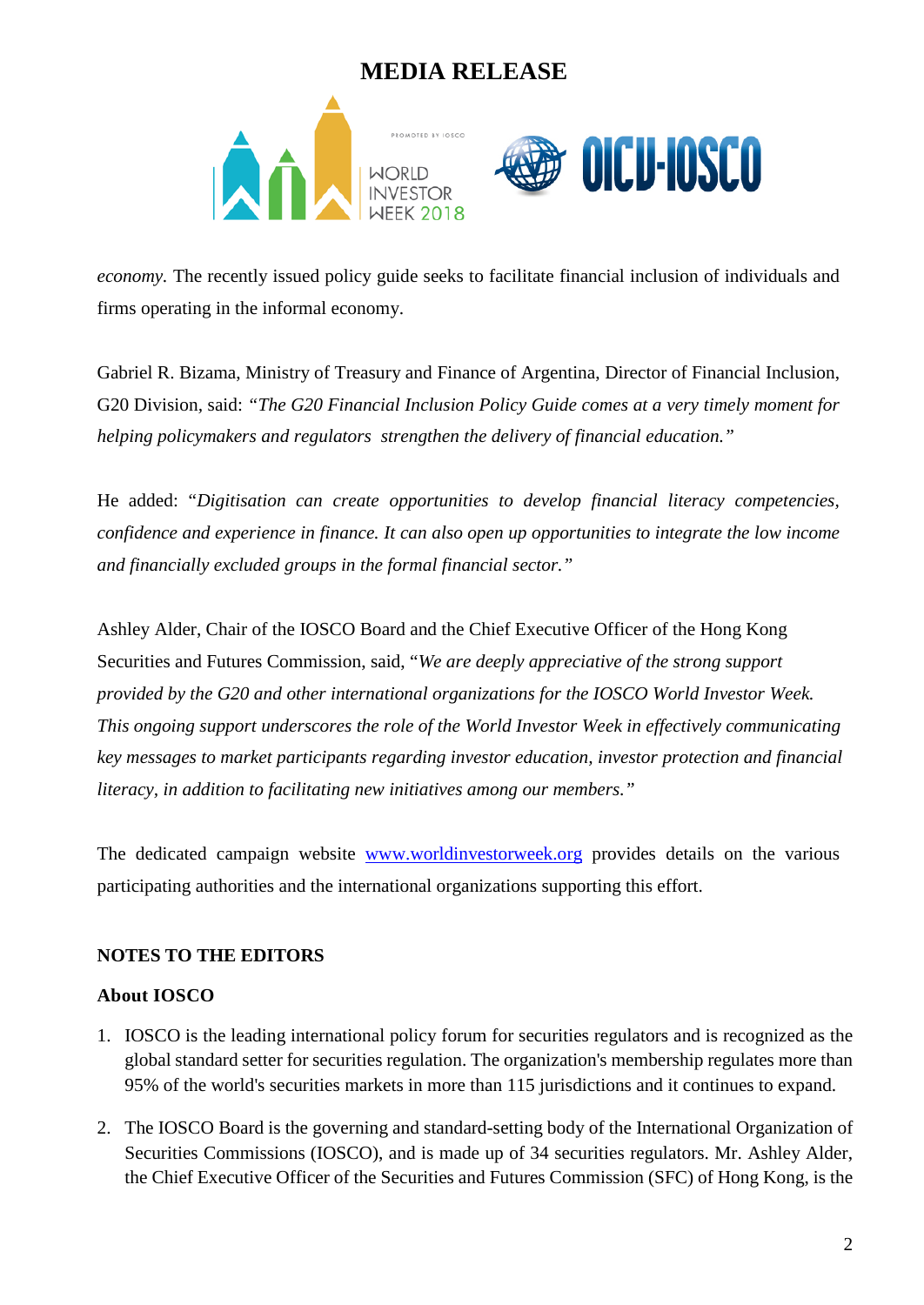

Chair of the IOSCO Board. The members of the IOSCO Board are the securities regulatory authorities of Argentina, Australia, Belgium, Brazil, China, Egypt, France, Germany, Hong Kong, India, Indonesia, Ireland, Italy, Japan, Kenya, Korea, Kuwait, Malaysia, Mexico, the Netherlands (observer), Ontario, Pakistan, Panama, Portugal, Quebec, Singapore, South Africa, Spain, Sweden, Switzerland, Turkey, the United Arab Emirates, the United Kingdom, and the United States of America. The Chair of the European Securities and Markets Authority (ESMA) and the Chair of IOSCO´s Affiliate Members Consultative Committee are also observers.

- 3. The Growth and Emerging Markets (GEM) Committee is the largest committee within IOSCO, representing close to 80 per cent of the IOSCO membership, including 11 of the G20 members. Mr. Ranjit Ajit Singh, Chairman of the Securities Commission Malaysia and Vice Chair of the IOSCO Board, is the Chair of the GEM Committee. The Committee brings members from growth and emerging markets together and communicates members' views and facilitates their contribution across IOSCO and at other global regulatory discussions. The GEM Committee's strategic priorities are focused, among others, on risks and vulnerabilities assessments, policy and development work affecting emerging markets, and regulatory capacity building.
- 4. IOSCO aims through its permanent structures:
	- to cooperate in developing, implementing and promoting adherence to internationally recognized and consistent standards of regulation, oversight and enforcement in order to protect investors, maintain fair, efficient and transparent markets, and seek to address systemic risks;
	- to enhance investor protection and promote investor confidence in the integrity of securities markets, through strengthened information exchange and cooperation in enforcement against misconduct and in supervision of markets and market intermediaries; and
	- to exchange information at both global and regional levels on their respective experiences in order to assist the development of markets, strengthen market infrastructure and implement appropriate regulation.
- 5. This media release also is available in other languages. Those translations have not been verified by the IOSCO General Secretariat and any formal reference should therefore be made to this original English-language version.

| <b>MEDIA ENQUIRIES</b> |                  |
|------------------------|------------------|
| Carlta Vitzthum        | + 34 91 787 0419 |
| Outside office hours   | $+34697449639$   |